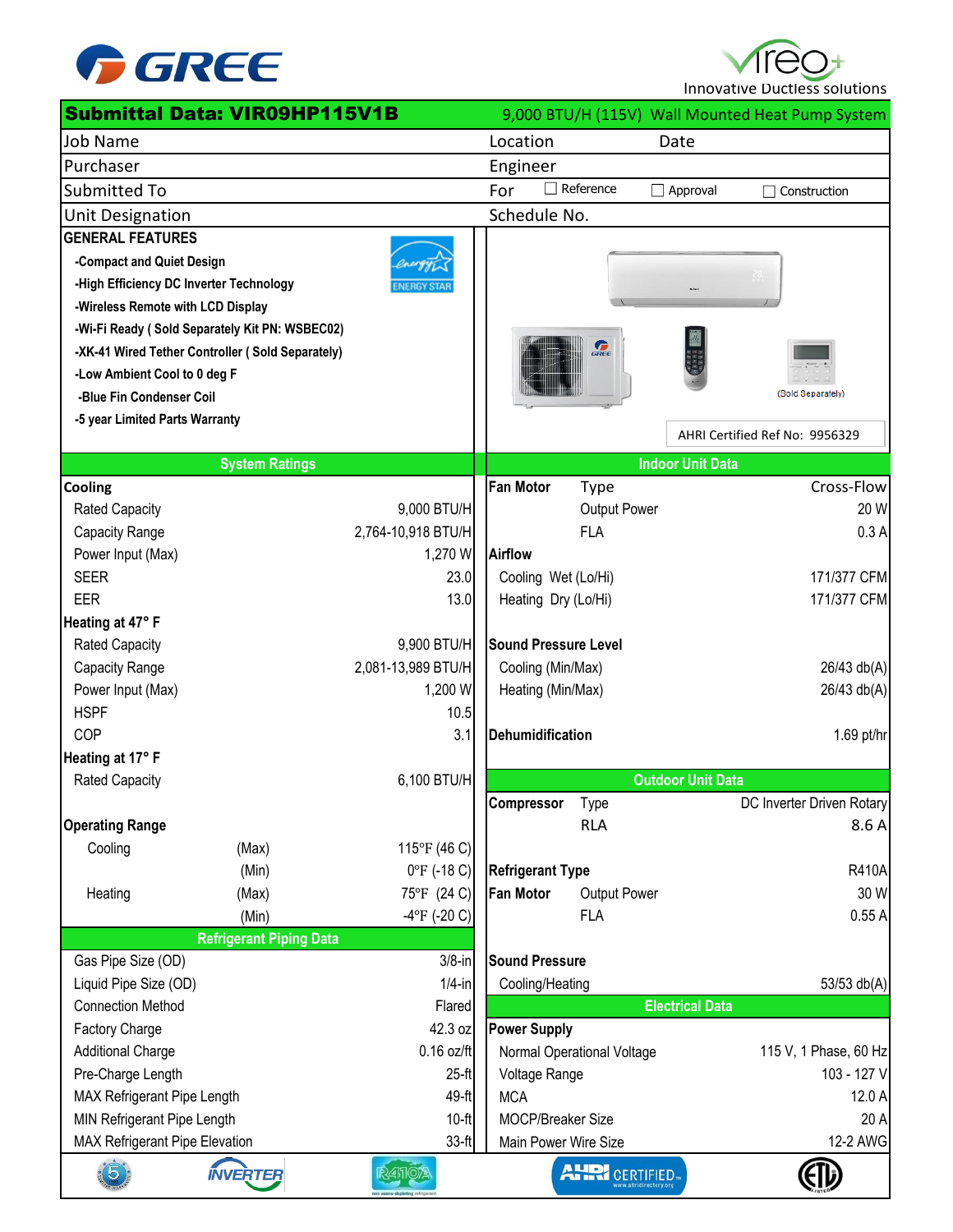## **Features & Function Summary**

| <b>VIR09HP115V1B</b> |  |  |  |  |
|----------------------|--|--|--|--|
|                      |  |  |  |  |

| <b>SYSTEM FEATURES</b>                    |                            |
|-------------------------------------------|----------------------------|
| Inverter Type                             | G <sub>10</sub>            |
| <b>Ultra Low Frequency Torque Control</b> | Yes                        |
| <b>Power Factor Correction</b>            | Yes                        |
| Compressor Type                           | High Eff. Rotary           |
| <b>Refrigerant Type</b>                   | <b>R410A</b>               |
| Basepan With Electric Heater              | <b>YES</b>                 |
| <b>Compressor With Electric Heater</b>    | <b>NO</b>                  |
| <b>Outdoor Fin Coating</b>                | <b>Bule Fin</b>            |
| Intelligent Defrosting                    | <b>YES</b>                 |
| Intelligent Preheating                    | <b>YES</b>                 |
| Low Voltage Startup                       | <b>YES</b>                 |
| Memory/Power Failure Recovery             | <b>YES</b>                 |
| Self Diagnosis                            | <b>YES</b>                 |
| Wired Controller Interface (XK-41)        | <b>YES</b>                 |
| Wi-Fi Interface Capable                   | Optional (see PN: WSBEC01) |
| Indoor Fan Type                           | Crossflow                  |
| Multi Fan Speeds                          | 4 Speeds                   |
| <b>Indoor Unit Display</b>                | <b>YES</b>                 |
| <b>Advance Filter</b>                     | Optional (see Filter Kits) |
| <b>Auxiliary Electrical Heater</b>        | <b>NO</b>                  |
| Ventilation (Outdoor Air)                 | NΟ                         |

| <b>REMOTE CONTROLLER FUNCTIONS</b> |            |
|------------------------------------|------------|
| Auto Mode                          | <b>YES</b> |
| Auto Fan                           | <b>YES</b> |
| Auto Swing (Horizontal Auto Swing) | <b>NO</b>  |
| Auto Swing (Vertical Auto Swing)   | <b>YES</b> |
| <b>Clock on Remote Controller</b>  | <b>YES</b> |
| Dry Mode                           | <b>YES</b> |
| Dry Anti-Mildew (X-Fan) Mode       | <b>NO</b>  |
| <b>Energy Saving Mode</b>          | <b>YES</b> |
| Dirty Filter Alert                 | <b>NO</b>  |
| I Feel Function                    | <b>YES</b> |
| Lock on Remote Controller          | <b>YES</b> |
| Quiet Mode                         | <b>NO</b>  |
| Room Temperature Display           | <b>YES</b> |
| Sleep Mode                         | <b>YES</b> |
| 4 Sleep Modes Options              | <b>NO</b>  |
| <b>Timer Mode</b>                  | <b>YES</b> |
| <b>Turbo Mode</b>                  | <b>YES</b> |
| Display On/Off Control             | <b>YES</b> |
| <b>Freeze Guard Mode</b>           | YES        |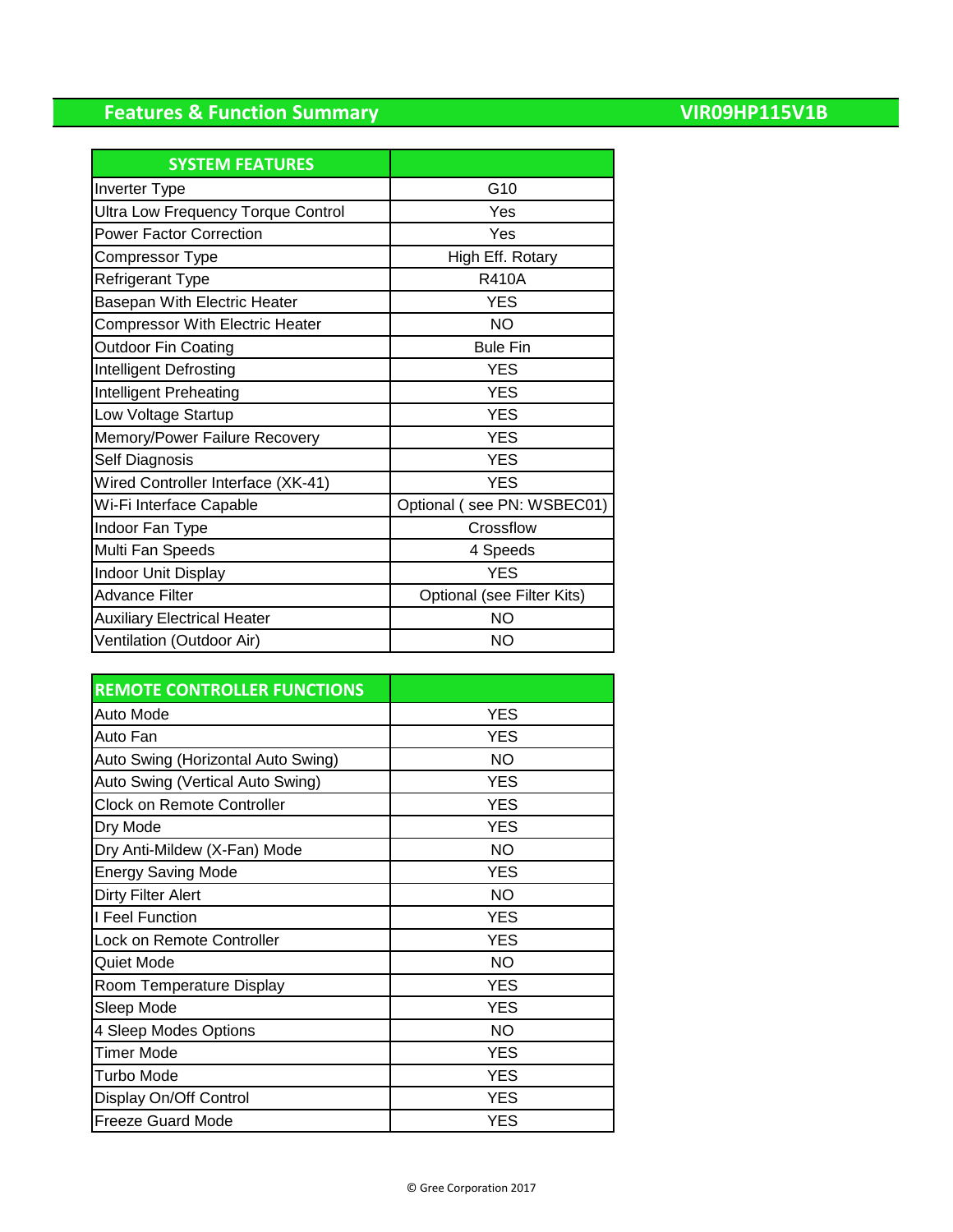EXTENDED RATINGS **EXTENDED RATINGS VIROS** 

|                        | <b>Indoor Ambient Temperature</b> |            |              |            |              |            |              |            |
|------------------------|-----------------------------------|------------|--------------|------------|--------------|------------|--------------|------------|
| <b>Outdoor Ambient</b> | 68F DB (20C)                      |            | 73F DB (23C) |            | 80F DB (27C) |            | 82F DB (28C) |            |
| DB                     | 57F WB (14C)                      |            | 61F WB (16C) |            | 67F WB (19C) |            | 68F WB (20C) |            |
|                        | ТC                                | <b>SHC</b> | ТC           | <b>SHC</b> | ТC           | <b>SHC</b> | ТC           | <b>SHC</b> |
| $5^{\circ}F$           | 5,748                             | 4,508      | 6,073        | 4,761      | 6,854        | 5,375      | 6,914        | 5,423      |
| $14^{\circ}$ F         | 5,896                             | 4,624      | 6,226        | 4,883      | 7,115        | 5,579      | 7,178        | 5,629      |
| $23^{\circ}F$          | 6,298                             | 4,940      | 6,736        | 5,284      | 7,719        | 6,054      | 7,787        | 6,108      |
| $32^{\circ}$ F         | 7,637                             | 5,990      | 8,169        | 6,407      | 8,947        | 7,015      | 9,026        | 7,077      |
| $41^{\circ}$ F         | 8,650                             | 6,784      | 9,190        | 7,207      | 9,821        | 7,703      | 9,908        | 7,771      |
| $50^{\circ}$ F         | 8,547                             | 6,705      | 9,091        | 7,131      | 9,731        | 7,633      | 9,817        | 7,700      |
| $59^{\circ}F$          | 8,337                             | 6,538      | 8,878        | 6,963      | 9,641        | 7,563      | 9,726        | 7,630      |
| $68^{\circ}$ F         | 8,127                             | 6,373      | 8,668        | 6,799      | 9,461        | 7,420      | 9,545        | 7,486      |
| $77^{\circ}$ F         | 7,920                             | 6,212      | 8,457        | 6,632      | 9,280        | 7,280      | 9,363        | 7,344      |
| $86^{\circ}F$          | 7,692                             | 6,033      | 8,229        | 6,452      | 9,010        | 7,067      | 9,090        | 7,130      |
| $95^{\circ}F$          | 7,505                             | 5,887      | 8,040        | 6,306      | 8,893        | 6,976      | 8,972        | 7,038      |
| $104^{\circ}$ F        | 7,319                             | 5,740      | 7,854        | 6,160      | 8,776        | 6,884      | 8,854        | 6,945      |
| $113^{\circ}$ F        | 6,944                             | 5,445      | 7,478        | 5,865      | 8,403        | 6,589      | 8,478        | 6,648      |

## **COOLING PERFORMANCE (BtuH)\***

## **HEATING PERFORMANCE (BtuH)\***

|                    | <b>Indoor Ambient Temperature</b> |            |              |            |              |            |              |            |
|--------------------|-----------------------------------|------------|--------------|------------|--------------|------------|--------------|------------|
| Outdoor Ambient DB | 68F DB (20C)                      |            | 73F DB (23C) |            | 80F DB (27C) |            | 86F DB (30C) |            |
|                    | 57F WB (14C)                      |            | 61F WB (16C) |            | 67F WB (19C) |            | 72F WB (22C) |            |
|                    | ТC                                | <b>SHC</b> | ТC           | <b>SHC</b> | ТC           | <b>SHC</b> | ТC           | <b>SHC</b> |
| $-4^\circ F$       | 5,194                             | 5,194      | 5,145        | 5,145      | 5,058        | 5,058      | 4,854        | 4,854      |
| $0^{\circ}$ F      | 5,628                             | 5,628      | 5,575        | 5,575      | 5,482        | 5,482      | 5,256        | 5,256      |
| $6^{\circ}$ F      | 5,937                             | 5,937      | 5,881        | 5,881      | 5,782        | 5,782      | 5,544        | 5,544      |
| $10^{\circ}$ F     | 6,184                             | 6,184      | 6,126        | 6,126      | 6,024        | 6,024      | 5,776        | 5,776      |
| $16^{\circ}$ F     | 6,370                             | 6,370      | 6,311        | 6,311      | 6,206        | 6,206      | 5,949        | 5,949      |
| $19^{\circ}$ F     | 6,497                             | 6,497      | 6,432        | 6,432      | 6,327        | 6,327      | 6,064        | 6,064      |
| $24^{\circ}F$      | 7,218                             | 7,218      | 7,156        | 7,156      | 7,048        | 7,048      | 6,788        | 6,788      |
| $32^{\circ}F$      | 8,059                             | 8,059      | 7,997        | 7,997      | 7,889        | 7,889      | 7,629        | 7,629      |
| $41^{\circ}F$      | 9,021                             | 9,021      | 8,960        | 8,960      | 8,854        | 8,854      | 8,591        | 8,591      |
| $43^{\circ}F$      | 9,263                             | 9,263      | 9,201        | 9,201      | 9,093        | 9,093      | 8,833        | 8,833      |
| $47^{\circ}$ F     | 10,101                            | 10,101     | 9,999        | 9,999      | 9,826        | 9,826      | 9,399        | 9,399      |
| $53^{\circ}$ F     | 10,203                            | 10,203     | 10,098       | 10,098     | 9,922        | 9,922      | 9,492        | 9,492      |
| $59^{\circ}$ F     | 10,435                            | 10,435     | 10,330       | 10,330     | 10,148       | 10,148     | 9,708        | 9,708      |
| $64^{\circ}F$      | 10,658                            | 10,658     | 10,550       | 10,550     | 10,364       | 10,364     | 9,915        | 9,915      |
| $70^{\circ}$ F     | 10,859                            | 10,859     | 10,748       | 10,748     | 10,562       | 10,562     | 10,104       | 10,104     |
| $75^{\circ}$ F     | 11,011                            | 11,011     | 10,899       | 10,899     | 10,707       | 10,707     | 10,243       | 10,243     |

\* Maximum system capacity

TC- Total Capacity ( BtuH) SHC- Sensible Capacity (BtuH)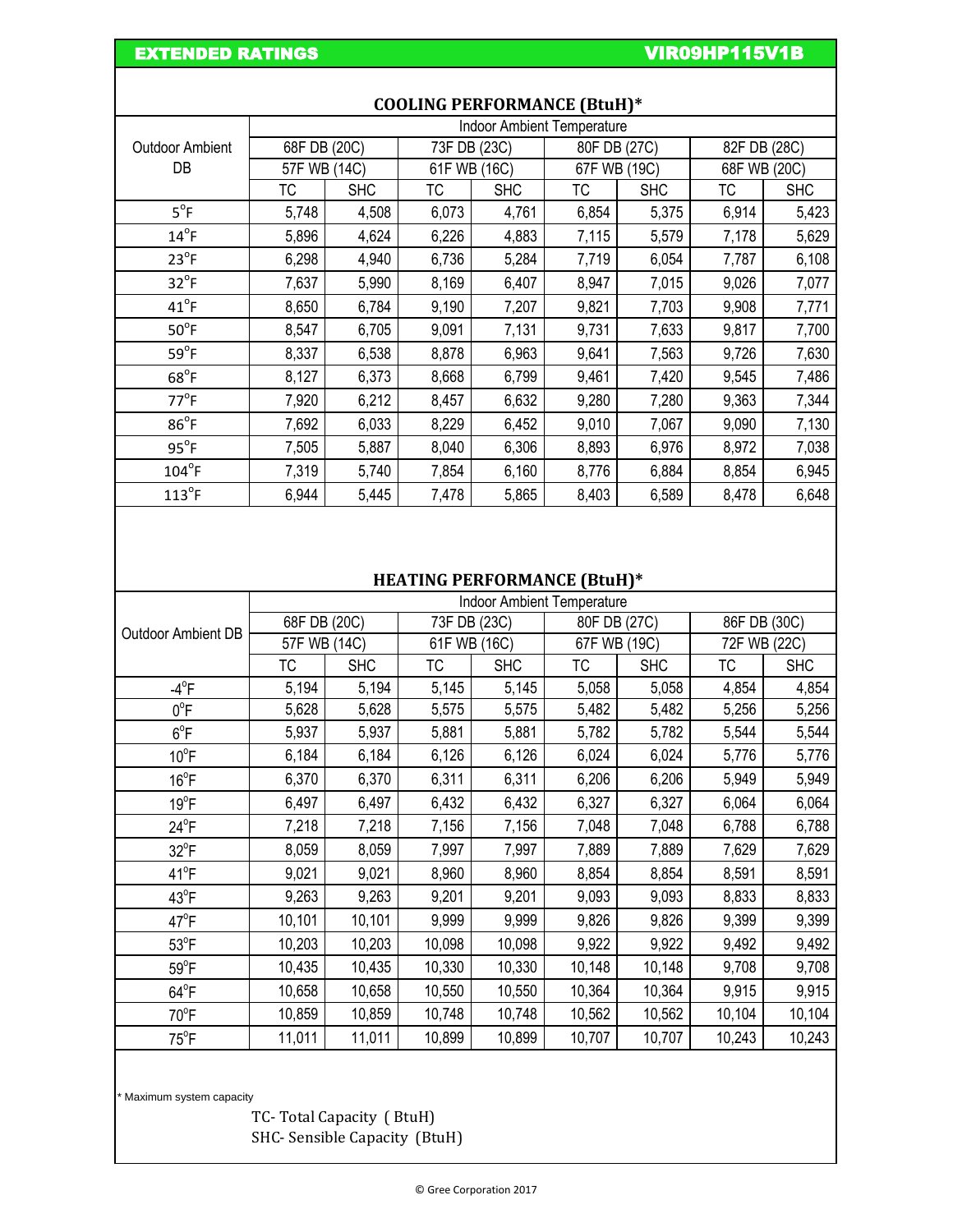

© Gree Corporation 2017